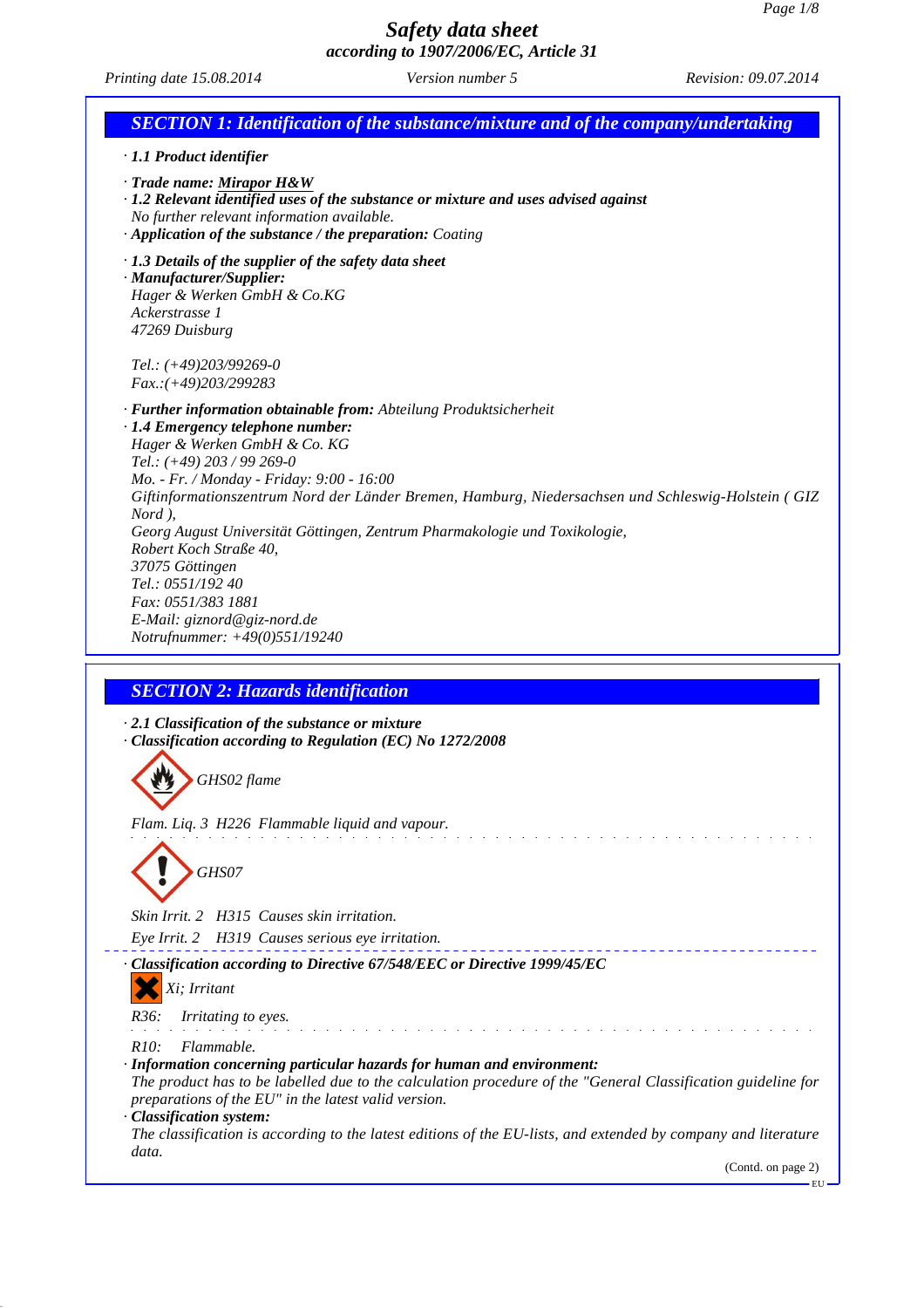*Printing date 15.08.2014 Version number 5 Revision: 09.07.2014*

*Trade name: Mirapor H&W*

|                              | (Contd. of page 1)                                                                                                                                 |
|------------------------------|----------------------------------------------------------------------------------------------------------------------------------------------------|
| $\cdot$ 2.2 Label elements   |                                                                                                                                                    |
|                              | · Labelling according to Regulation (EC) No 1272/2008                                                                                              |
|                              | The product is classified and labelled according to the CLP regulation.                                                                            |
|                              | · Hazard pictograms GHS02, GHS07                                                                                                                   |
| · Signal word Warning        |                                                                                                                                                    |
| · Hazard statements          |                                                                                                                                                    |
|                              | H226 Flammable liquid and vapour.                                                                                                                  |
| H315 Causes skin irritation. |                                                                                                                                                    |
|                              | H319 Causes serious eye irritation.                                                                                                                |
| · Precautionary statements   |                                                                                                                                                    |
| <i>P102</i>                  | Keep out of reach of children.                                                                                                                     |
| P <sub>210</sub>             | Keep away from heat, hot surfaces, sparks, open flames and other ignition sources. No<br>smoking.                                                  |
| P280                         | Wear protective gloves/protective clothing/eye protection/face protection.                                                                         |
| P233                         | Keep container tightly closed.                                                                                                                     |
|                              | P303+P361+P353 IF ON SKIN (or hair): Take off immediately all contaminated clothing. Rinse skin with<br>water/shower.                              |
|                              | P305+P351+P338 IF IN EYES: Rinse cautiously with water for several minutes. Remove contact lenses, if<br>present and easy to do. Continue rinsing. |
| $P370 + P378$                | In case of fire: Use for extinction: CO2, powder or water spray.                                                                                   |
| P310                         | Immediately call a doctor.                                                                                                                         |
| $P403 + P233$                | Store in a well-ventilated place. Keep container tightly closed.                                                                                   |
| <i>P501</i>                  | Dispose of contents/container in accordance with local/regional/national/international<br>regulations.                                             |
| $\cdot$ 2.3 Other hazards    |                                                                                                                                                    |
|                              |                                                                                                                                                    |
|                              | $\cdot$ Results of PBT and vPvB assessment                                                                                                         |

*· PBT: Not applicable.*

*· vPvB: Not applicable.*

#### *SECTION 3: Composition/information on ingredients*

*· 3.2 Chemical characterization: Mixtures*

*· Description: Mixture of substances listed below with nonhazardous additions.*

| $\cdot$ Dangerous components:                                                                                                     |                                         |              |  |
|-----------------------------------------------------------------------------------------------------------------------------------|-----------------------------------------|--------------|--|
| $CAS: 64-17-5$                                                                                                                    | ethanol                                 | 25-50%       |  |
| EINECS: 200-578-6                                                                                                                 | FRI1                                    |              |  |
| Index number: 603-002-00-5 $\circ$ Flam. Liq. 2, H225                                                                             |                                         |              |  |
|                                                                                                                                   | Kokosfettsäure                          | $2,5 - 10\%$ |  |
|                                                                                                                                   | $Xi$ R36/38                             |              |  |
|                                                                                                                                   | Skin Irrit. 2, H315; Eye Irrit. 2, H319 |              |  |
| CAS: 1310-73-2                                                                                                                    | sodium hydroxide                        | $\leq 2.5\%$ |  |
| EINECS: 215-185-5                                                                                                                 | $\frac{1}{2}$ C R35                     |              |  |
| Index number: 011-002-00-6 $\overline{\text{ }8\text{ }8\text{ }8\text{ }8\text{ }6\text{ }7\text{ }7\text{ }7\text{ }1}$ A, H314 |                                         |              |  |
| Additional information: For the wording of the listed risk phrases refer to section 16.                                           |                                         |              |  |

#### *SECTION 4: First aid measures*

*· 4.1 Description of first aid measures*

*· After inhalation: Supply fresh air; consult doctor in case of complaints.*

*· After skin contact: Generally the product does not irritate the skin.*

*· After eye contact:*

*Rinse opened eye for several minutes under running water. If symptoms persist, consult a doctor.*

*· After swallowing: If symptoms persist consult doctor.*

*· 4.2 Most important symptoms and effects, both acute and delayed No further relevant information available.*

(Contd. on page 3) EU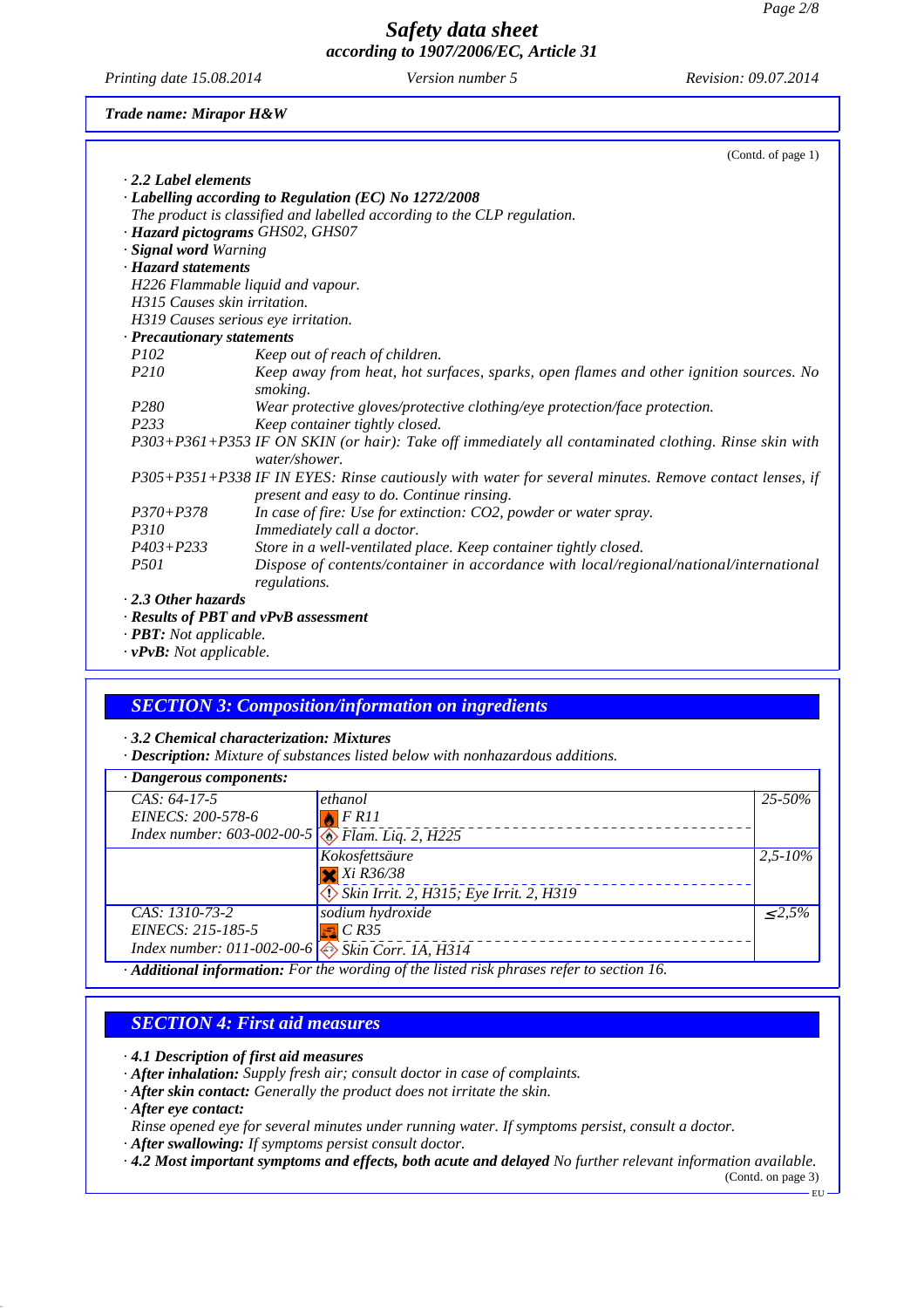*Printing date 15.08.2014 Version number 5 Revision: 09.07.2014*

*Trade name: Mirapor H&W*

(Contd. of page 2)

*· 4.3 Indication of any immediate medical attention and special treatment needed No further relevant information available.*

## *SECTION 5: Firefighting measures*

*· 5.1 Extinguishing media*

*· Suitable extinguishing agents:*

*CO2, powder or water spray. Fight larger fires with water spray or alcohol resistant foam.*

- *· 5.2 Special hazards arising from the substance or mixture No further relevant information available.*
- *· 5.3 Advice for firefighters*
- *· Protective equipment: No special measures required.*

#### *SECTION 6: Accidental release measures*

- *· 6.1 Personal precautions, protective equipment and emergency procedures Wear protective equipment. Keep unprotected persons away.*
- *· 6.2 Environmental precautions: Dilute with plenty of water. Do not allow to enter sewers/ surface or ground water.*
- *· 6.3 Methods and material for containment and cleaning up: Absorb with liquid-binding material (sand, diatomite, acid binders, universal binders, sawdust).*
- *· 6.4 Reference to other sections See Section 7 for information on safe handling. See Section 8 for information on personal protection equipment.*
- *See Section 13 for disposal information.*

## *SECTION 7: Handling and storage*

*· 7.1 Precautions for safe handling No special precautions are necessary if used correctly.*

- *· Information about fire and explosion protection:*
- *Keep ignition sources away Do not smoke.*

*Protect against electrostatic charges.*

- *· 7.2 Conditions for safe storage, including any incompatibilities*
- *· Storage:*
- *· Requirements to be met by storerooms and receptacles: No special requirements.*
- *· Information about storage in one common storage facility: Not required.*
- *· Further information about storage conditions: Keep container tightly sealed.*
- *· 7.3 Specific end use(s) No further relevant information available.*

## *SECTION 8: Exposure controls/personal protection*

- *· Additional information about design of technical facilities: No further data; see item 7.*
- *· 8.1 Control parameters*
- *· Ingredients with limit values that require monitoring at the workplace:*
- *The product does not contain any relevant quantities of materials with critical values that have to be monitored at the workplace.*
- *· Additional information: The lists valid during the making were used as basis.*
- *· 8.2 Exposure controls*
- *· Personal protective equipment:*
- *· General protective and hygienic measures: Keep away from foodstuffs, beverages and feed. Immediately remove all soiled and contaminated clothing Avoid contact with the eyes.*

(Contd. on page 4)

EU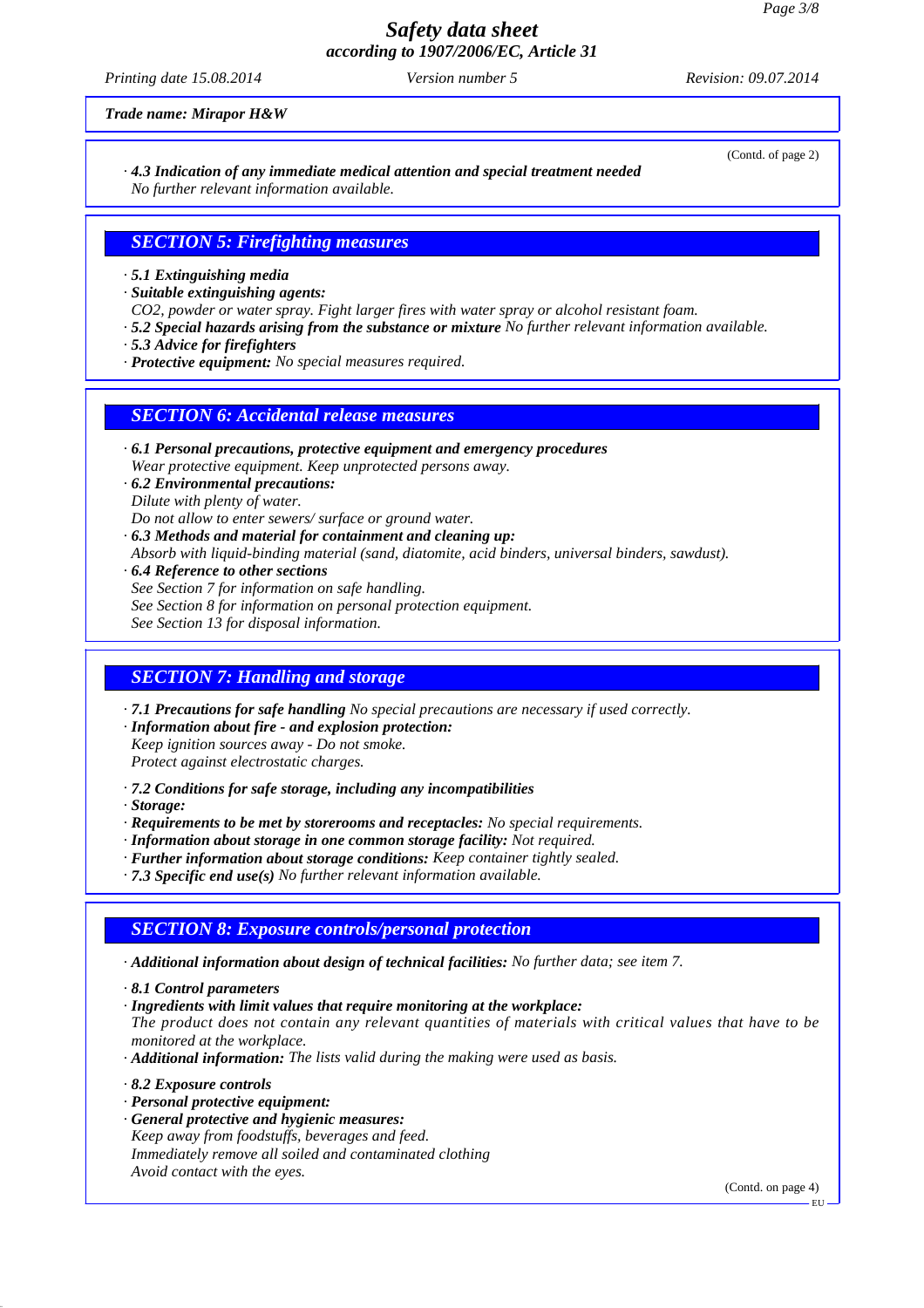*Printing date 15.08.2014 Version number 5 Revision: 09.07.2014*

(Contd. of page 3)

EU

#### *Trade name: Mirapor H&W*

*Avoid contact with the eyes and skin.*

- *· Respiratory protection: Use suitable respiratory protective device when high concentrations are present.*
- *· Protection of hands:*



*Protective gloves*

#### *· Material of gloves*

*Butyl rubber, BR Nitrile rubber, NBR*

*Natural rubber, NR*

*The selection of the suitable gloves does not only depend on the material, but also on further marks of quality and varies from manufacturer to manufacturer. As the product is a preparation of several substances, the resistance of the glove material can not be calculated in advance and has therefore to be checked prior to the application.*

#### *· Penetration time of glove material*

*Nitril: > 0,4 mm / 480 Min.*

*Butyl: > 0,7 mm / 480 Min.*

*The exact break trough time has to be found out by the manufacturer of the protective gloves and has to be observed.*

#### *· Eye protection:*

*Goggles recommended during refilling*



*Tightly sealed goggles*

| <b>SECTION 9: Physical and chemical properties</b>                                                              |                                                                                                       |  |
|-----------------------------------------------------------------------------------------------------------------|-------------------------------------------------------------------------------------------------------|--|
| .9.1 Information on basic physical and chemical properties<br><b>General Information</b><br>$\cdot$ Appearance: |                                                                                                       |  |
| Form:                                                                                                           | Fluid                                                                                                 |  |
| Colour:                                                                                                         | Light yellow                                                                                          |  |
| $\cdot$ Odour:                                                                                                  | Characteristic                                                                                        |  |
| Odour threshold:                                                                                                | Not determined.                                                                                       |  |
| $\cdot$ pH-value at 20 $\textdegree$ C:                                                                         | 11                                                                                                    |  |
| Change in condition<br><b>Melting point/Melting range:</b><br><b>Boiling point/Boiling range:</b>               | Undetermined.<br>> 80 °C                                                                              |  |
| · Flash point:                                                                                                  | $23 \text{°C}$                                                                                        |  |
| · Flammability (solid, gaseous):                                                                                | Not applicable.                                                                                       |  |
| · Ignition temperature:                                                                                         | 425 °C                                                                                                |  |
| $\cdot$ Decomposition temperature:                                                                              | Not determined.                                                                                       |  |
| · Self-igniting:                                                                                                | Product is not selfigniting.                                                                          |  |
| · Danger of explosion:                                                                                          | <i>Product is not explosive. However, formation of explosive air/vapour</i><br>mixtures are possible. |  |
| <b>Explosion limits:</b>                                                                                        |                                                                                                       |  |
| Lower:                                                                                                          | 3.5 Vol $\%$                                                                                          |  |
| <b>Upper:</b>                                                                                                   | 15,0 Vol %                                                                                            |  |
|                                                                                                                 | (Contd. on page 5)                                                                                    |  |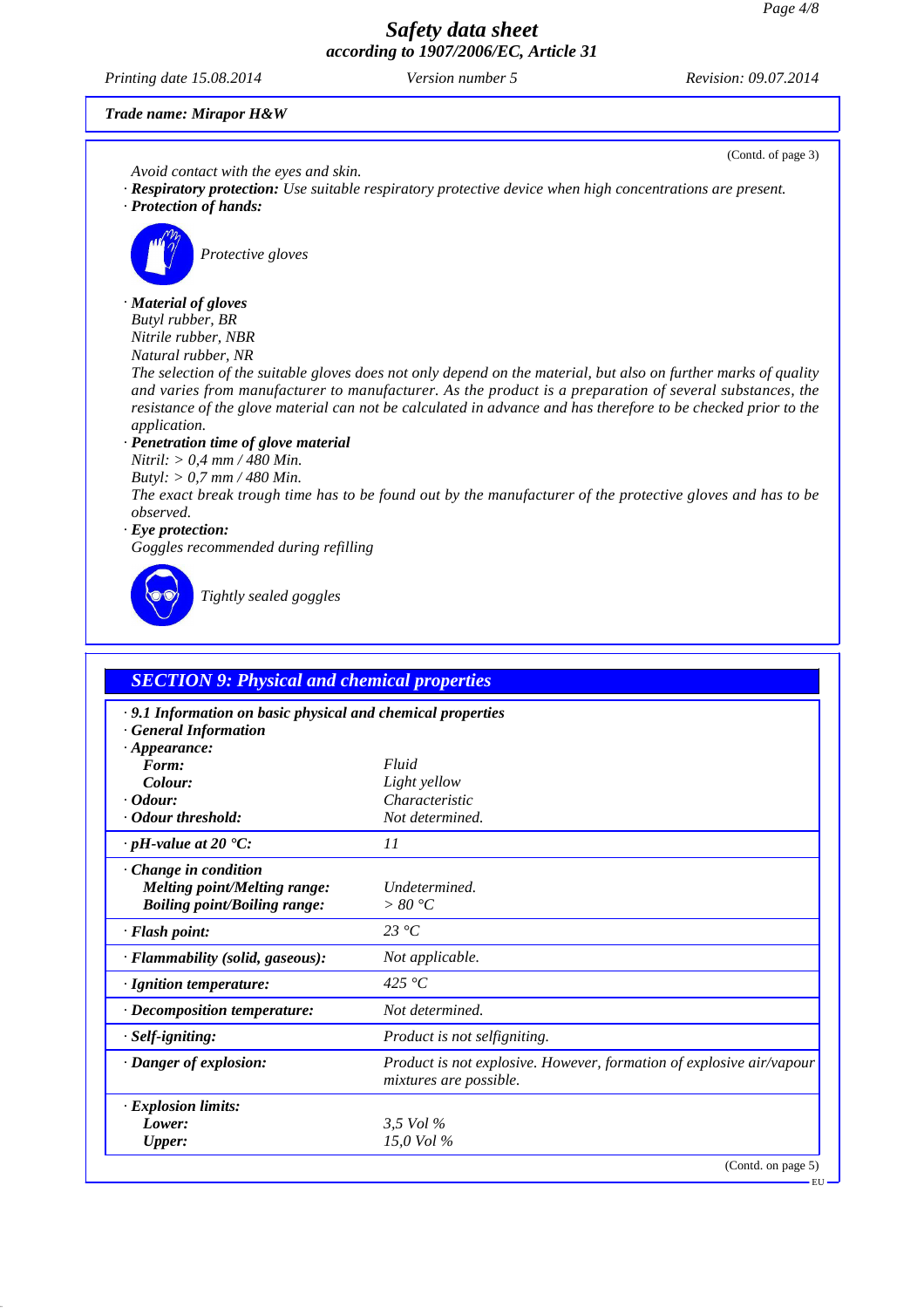*Printing date 15.08.2014 Version number 5 Revision: 09.07.2014*

*Trade name: Mirapor H&W*

|                                                                         |                                            | (Contd. of page 4) |
|-------------------------------------------------------------------------|--------------------------------------------|--------------------|
| $\cdot$ Vapour pressure at 20 $\cdot$ C:                                | $60$ hPa                                   |                    |
| $\cdot$ Density at 20 $\cdot$ C:                                        | $0.9$ g/cm <sup>3</sup>                    |                    |
| · Relative density                                                      | Not determined.                            |                    |
| · Vapour density                                                        | Not determined.                            |                    |
| $\cdot$ Evaporation rate                                                | Not determined.                            |                    |
| $\cdot$ Solubility in / Miscibility with                                |                                            |                    |
| water:                                                                  | Fully miscible.                            |                    |
| $\cdot$ <b>Partition coefficient (n-octanol/water):</b> Not determined. |                                            |                    |
| · Viscosity:                                                            |                                            |                    |
| Dynamic:                                                                | Not determined.                            |                    |
| Kinematic:                                                              | Not determined.                            |                    |
| · Solvent content:                                                      |                                            |                    |
| Organic solvents:                                                       | 48,9%                                      |                    |
| Water:                                                                  | 40.1%                                      |                    |
| $VOC$ (EC)                                                              | 51,18%                                     |                    |
| Solids content:                                                         | $11.0\%$                                   |                    |
| $\cdot$ 9.2 Other information                                           | No further relevant information available. |                    |

## *SECTION 10: Stability and reactivity*

*· 10.1 Reactivity*

- *· 10.2 Chemical stability*
- *· Thermal decomposition / conditions to be avoided: No decomposition if used according to specifications.*
- *· 10.3 Possibility of hazardous reactions No dangerous reactions known.*
- *· 10.4 Conditions to avoid No further relevant information available.*
- *· 10.5 Incompatible materials: No further relevant information available.*
- *· 10.6 Hazardous decomposition products: No dangerous decomposition products known.*

## *SECTION 11: Toxicological information*

*· 11.1 Information on toxicological effects*

*· Acute toxicity:*

*· LD/LC50 values relevant for classification:*

*1310-73-2 sodium hydroxide*

*Oral LD50 2000 mg/kg (rat)*

- *· Primary irritant effect:*
- *· on the skin: No irritant effect.*
- *· on the eye: Irritating effect.*
- *· Sensitization: No sensitizing effects known.*

*· Additional toxicological information:*

*The product shows the following dangers according to the calculation method of the General EU Classification Guidelines for Preparations as issued in the latest version:*

*Irritant*

## *SECTION 12: Ecological information*

*· 12.1 Toxicity*

- *· Aquatic toxicity: No further relevant information available.*
- *· 12.2 Persistence and degradability No further relevant information available.*
- *· 12.3 Bioaccumulative potential No further relevant information available.*

(Contd. on page 6)

EU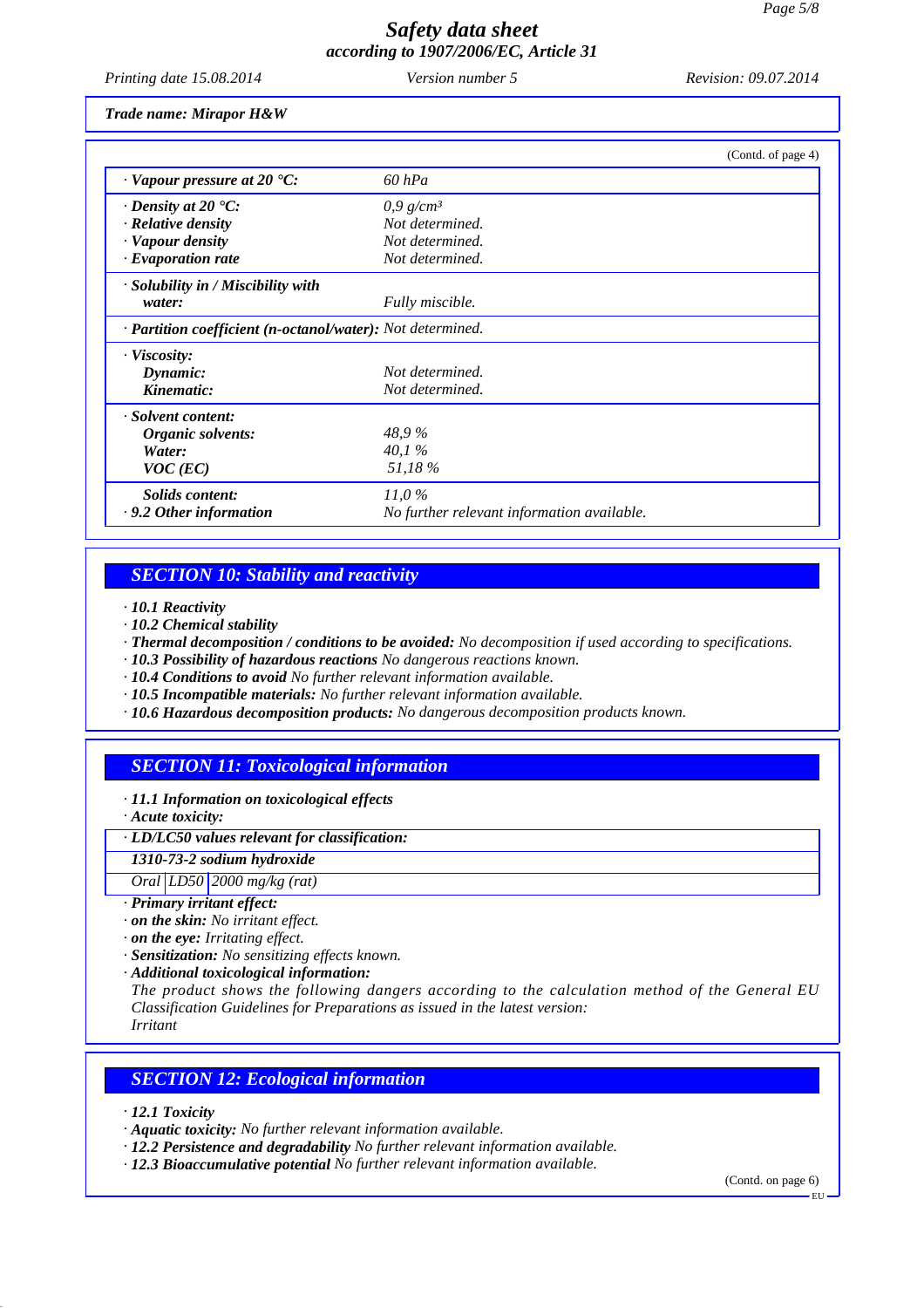*Printing date 15.08.2014 Version number 5 Revision: 09.07.2014*

(Contd. of page 5)

*Trade name: Mirapor H&W*

- *· 12.4 Mobility in soil No further relevant information available.*
- *· Additional ecological information:*
- *· General notes:*

*Water hazard class 1 (German Regulation) (Self-assessment): slightly hazardous for water Do not allow undiluted product or large quantities of it to reach ground water, water course or sewage system.*

- *· 12.5 Results of PBT and vPvB assessment*
- *· PBT: Not applicable.*

*· vPvB: Not applicable.*

*· 12.6 Other adverse effects No further relevant information available.*

## *SECTION 13: Disposal considerations*

- *· 13.1 Waste treatment methods*
- *· Recommendation*

*Must not be disposed together with household garbage. Do not allow product to reach sewage system.*

- *· Uncleaned packaging:*
- *· Recommendation: Disposal must be made according to official regulations.*
- *· Recommended cleansing agents: Water, if necessary together with cleansing agents.*

| <b>SECTION 14: Transport information</b>                                        |                                                                                                                   |
|---------------------------------------------------------------------------------|-------------------------------------------------------------------------------------------------------------------|
| $\cdot$ 14.1 UN-Number<br>ADR, IMDG, IATA                                       | UN1993                                                                                                            |
| · 14.2 UN proper shipping name<br>$\cdot$ ADR<br>· IMDG, IATA                   | 1993 FLAMMABLE LIQUID, N.O.S. (ethanol, SODIUM<br><b>HYDROXIDE</b> )<br>FLAMMABLE LIQUID, N.O.S. (ethanol, SODIUM |
| $\cdot$ 14.3 Transport hazard class(es)<br>$\cdot$ ADR                          | <b>HYDROXIDE</b> )                                                                                                |
|                                                                                 |                                                                                                                   |
| · Class<br>$-Label$                                                             | $3(F1)$ Flammable liquids.<br>$\mathcal{R}$<br><u> 1990 - Andrea Albert III, ann an t-</u>                        |
| · IMDG, IATA                                                                    |                                                                                                                   |
| $\cdot$ Class<br>$\cdot$ Label                                                  | 3 Flammable liquids.<br>3                                                                                         |
| · 14.4 Packing group<br>· ADR, IMDG, IATA                                       | III                                                                                                               |
| · 14.5 Environmental hazards:<br>$\cdot$ Marine pollutant:                      | No                                                                                                                |
| · 14.6 Special precautions for user<br>· Danger code (Kemler):<br>· EMS Number: | Warning: Flammable liquids.<br>33<br>$F-E,S-C$                                                                    |
|                                                                                 | (Contd. on page 7)<br>— FH                                                                                        |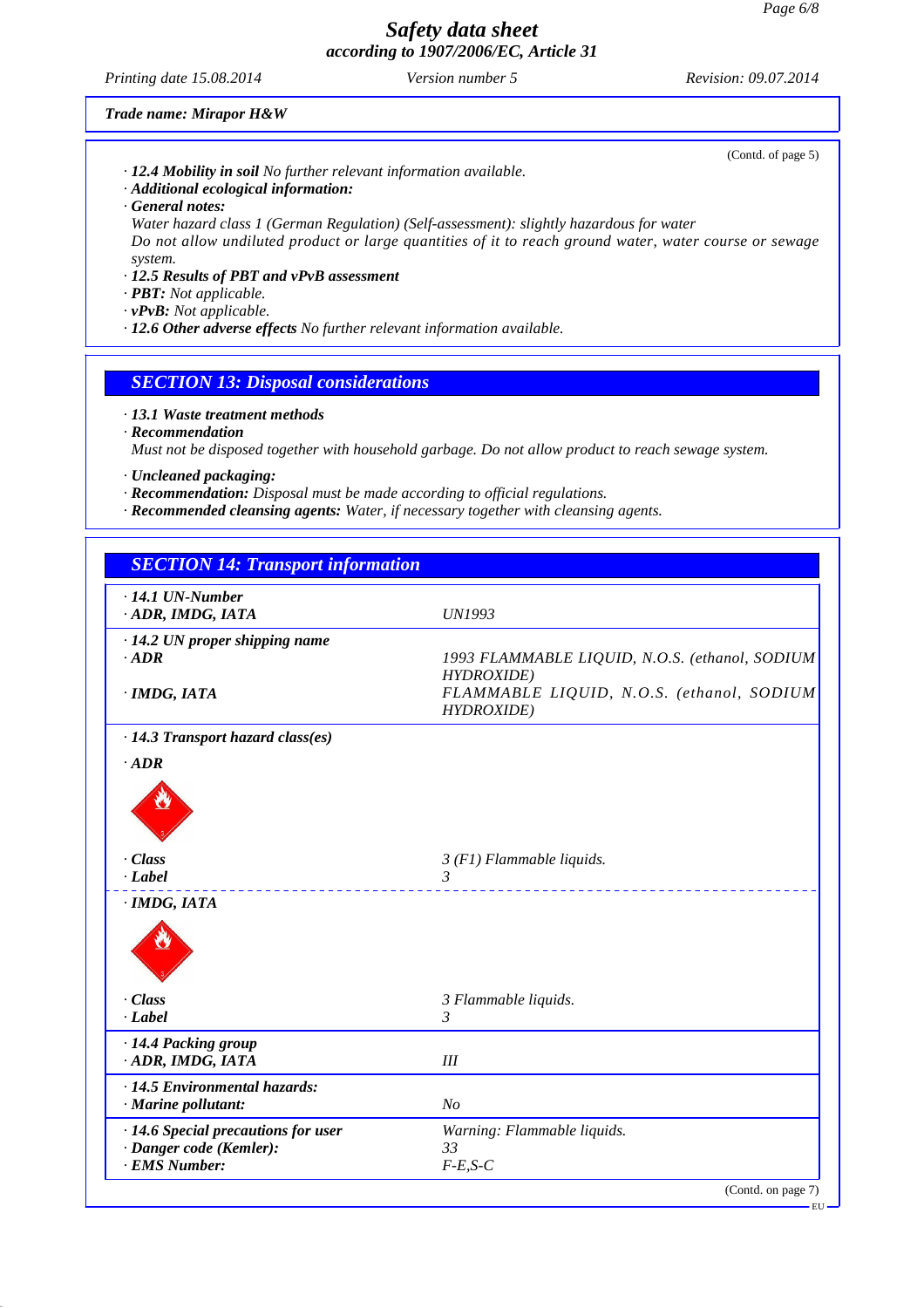*Printing date 15.08.2014 Version number 5 Revision: 09.07.2014*

*Trade name: Mirapor H&W*

|                                                                                                | (Contd. of page 6)                                                      |
|------------------------------------------------------------------------------------------------|-------------------------------------------------------------------------|
| · Segregation groups                                                                           | <b>Alkalis</b>                                                          |
| $\cdot$ 14.7 Transport in bulk according to Annex II of<br><b>MARPOL73/78 and the IBC Code</b> | Not applicable.                                                         |
| · Transport/Additional information:                                                            |                                                                         |
| $\cdot$ ADR                                                                                    |                                                                         |
| $\cdot$ Limited quantities (LQ)                                                                | 5L                                                                      |
| $\cdot$ Excepted quantities (EQ)                                                               | Code: El                                                                |
|                                                                                                | Maximum net quantity per inner packaging: 30 ml                         |
|                                                                                                | Maximum net quantity per outer packaging: 1000 ml                       |
| · Transport category                                                                           | 3                                                                       |
| · Tunnel restriction code                                                                      | D/E                                                                     |
| $\cdot$ IMDG                                                                                   |                                                                         |
| $\cdot$ Limited quantities (LQ)                                                                | .5L                                                                     |
| $\cdot$ Excepted quantities (EQ)                                                               | Code: El                                                                |
|                                                                                                | Maximum net quantity per inner packaging: 30 ml                         |
|                                                                                                | Maximum net quantity per outer packaging: 1000 ml                       |
| · UN "Model Regulation":                                                                       | UN1993, FLAMMABLE LIQUID, N.O.S. (ethanol,<br>SODIUM HYDROXIDE), 3, III |

#### *SECTION 15: Regulatory information*

*· 15.1 Safety, health and environmental regulations/legislation specific for the substance or mixture No further relevant information available.*

*· 15.2 Chemical safety assessment: A Chemical Safety Assessment has not been carried out.*

## *SECTION 16: Other information*

*This information is based on our present knowledge. However, this shall not constitute a guarantee for any specific product features and shall not establish a legally valid contractual relationship.*

and the state of the state of the state of the state of the state of the state of the state of the state of the

#### *· Relevant phrases*

- *H225 Highly flammable liquid and vapour.*
- *H314 Causes severe skin burns and eye damage.*
- *H315 Causes skin irritation.*
- *H319 Causes serious eye irritation.*
- *R11 Highly flammable.*
- *R35 Causes severe burns.*

*R36/38 Irritating to eyes and skin.*

#### *· Department issuing MSDS: Abteilung Produktsicherheit*

*· Abbreviations and acronyms: RID: Règlement international concernant le transport des marchandises dangereuses par chemin de fer (Regulations Concerning the International Transport of Dangerous Goods by Rail) ICAO: International Civil Aviation Organization ADR: Accord européen sur le transport des marchandises dangereuses par Route (European Agreement concerning the International Carriage of Dangerous Goods by Road) IMDG: International Maritime Code for Dangerous Goods IATA: International Air Transport Association GHS: Globally Harmonized System of Classification and Labelling of Chemicals EINECS: European Inventory of Existing Commercial Chemical Substances ELINCS: European List of Notified Chemical Substances CAS: Chemical Abstracts Service (division of the American Chemical Society) VOC: Volatile Organic Compounds (USA, EU) LC50: Lethal concentration, 50 percent LD50: Lethal dose, 50 percent Flam. Liq. 2: Flammable liquids, Hazard Category 2 Flam. Liq. 3: Flammable liquids, Hazard Category 3 Skin Corr. 1A: Skin corrosion/irritation, Hazard Category 1A* (Contd. on page 8)

EU